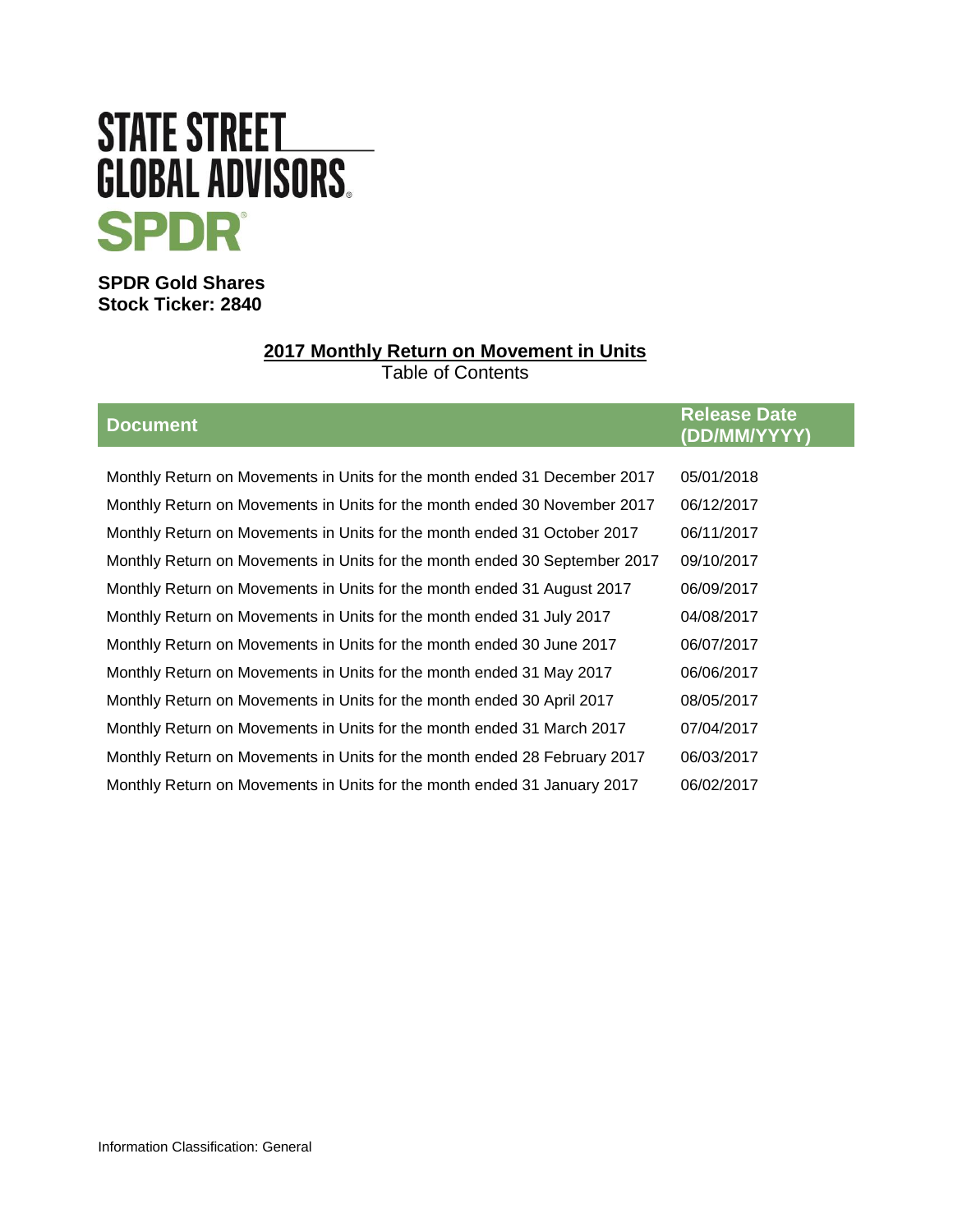

**For the month ended (dd/mm/yyyy) : 31/12/2017**

To : Hong Kong Exchanges and Clearing Limited

| Name of Scheme | <b>SPDR GOLD TRUST</b> |  |
|----------------|------------------------|--|
| Date Submitted | 05/01/2018             |  |

Stock Code: <sup>2840</sup>

|                                                  |                                  | No. of Units     |
|--------------------------------------------------|----------------------------------|------------------|
| Balance at close of preceding month:             |                                  | 284,200,000.00   |
| <b>Increase</b>                                  |                                  |                  |
| <b>Further Issues:</b>                           |                                  | 5,400,000.00     |
| EGM approval date (if applicable): _________     | $\overline{\text{(dd/mm/yyyy)}}$ |                  |
| Others (please specify                           | ):                               | $\boldsymbol{0}$ |
| EGM approval date (if applicable):               | (dd/mm/yyyy)                     |                  |
| (Decrease)                                       |                                  |                  |
| Repurchase/cancellation:                         |                                  | (6,000,000.00)   |
| EGM approval date (if applicable): _____________ | (dd/mm/yyyy)                     |                  |
| Others (please specify                           | ):                               | $\theta$         |
| EGM approval date (if applicable): _______       | (dd/mm/yyyy)                     |                  |
| Balance at close of the month:                   |                                  | 283,600,000.00   |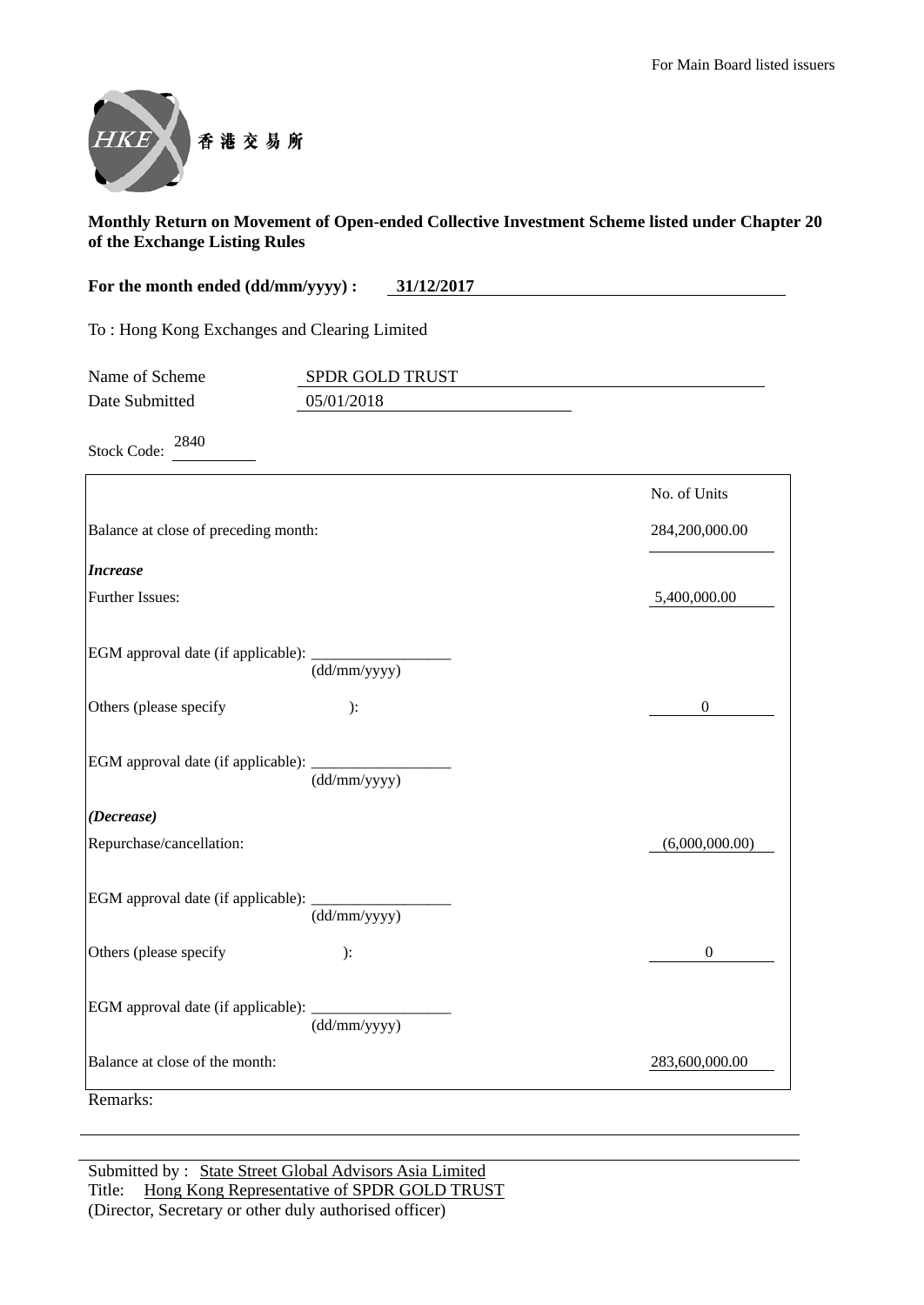

**For the month ended (dd/mm/yyyy) : 30/11/2017**

To : Hong Kong Exchanges and Clearing Limited

| Name of Scheme | <b>SPDR GOLD TRUST</b> |  |
|----------------|------------------------|--|
| Date Submitted | 06/12/2017             |  |

Stock Code: <sup>2840</sup>

|                                                 |              | No. of Units   |
|-------------------------------------------------|--------------|----------------|
| Balance at close of preceding month:            |              | 287,900,000.00 |
| <b>Increase</b>                                 |              |                |
| <b>Further Issues:</b>                          |              | 1,200,000.00   |
| EGM approval date (if applicable): _______      | (dd/mm/yyyy) |                |
| Others (please specify                          | ):           | $\mathbf{0}$   |
| EGM approval date (if applicable): __________   | (dd/mm/yyyy) |                |
| (Decrease)                                      |              |                |
| Repurchase/cancellation:                        |              | (4,900,000.00) |
| EGM approval date (if applicable): ____________ | (dd/mm/yyyy) |                |
| Others (please specify                          | ):           | $\mathbf{0}$   |
| EGM approval date (if applicable): _________    | (dd/mm/yyyy) |                |
| Balance at close of the month:                  |              | 284,200,000.00 |
| Remarks:                                        |              |                |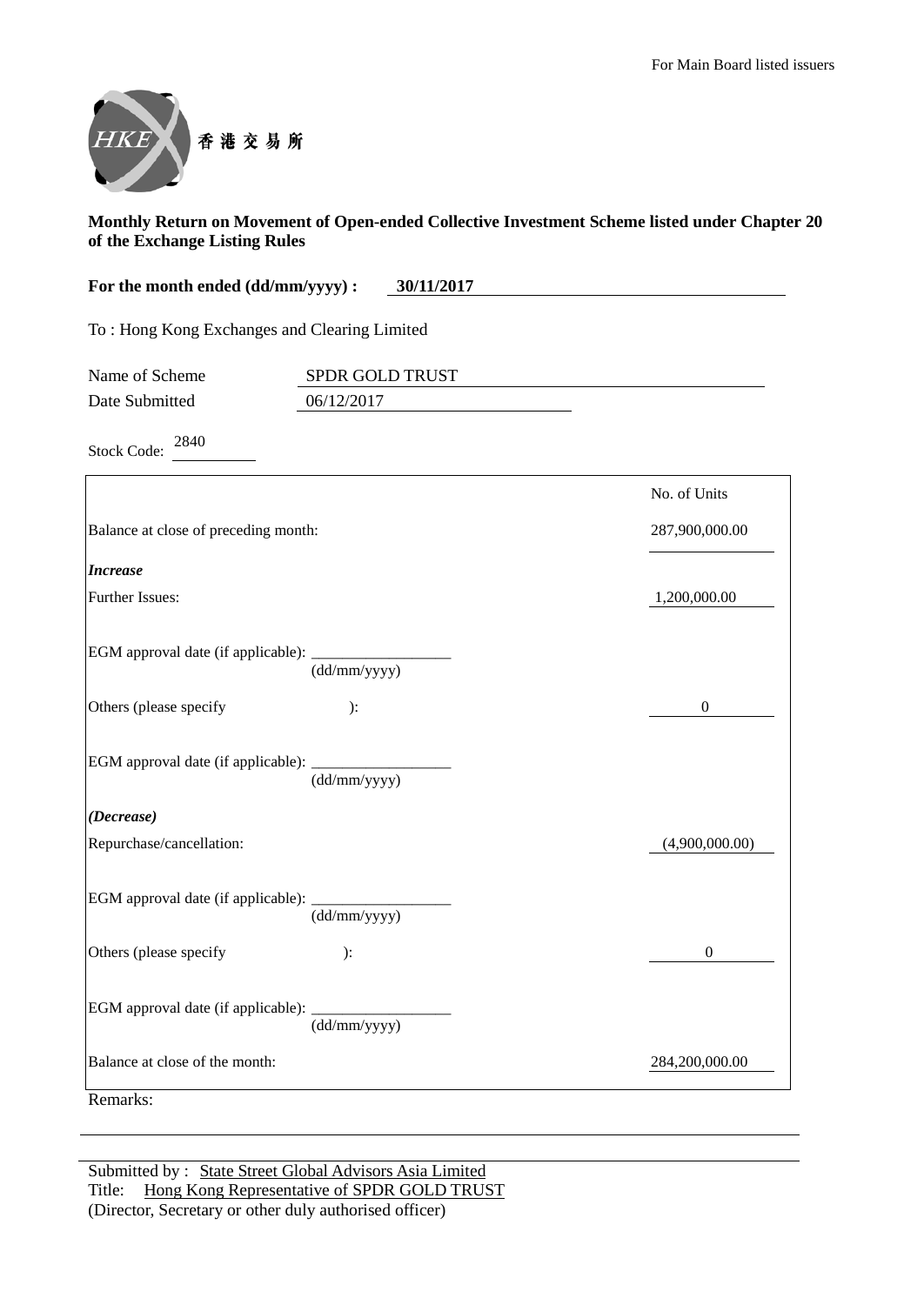

| For the month ended (dd/mm/yyyy) : | 31/10/2017 |  |
|------------------------------------|------------|--|
|------------------------------------|------------|--|

To : Hong Kong Exchanges and Clearing Limited

| Name of Scheme | <b>SPDR GOLD TRUST</b> |  |
|----------------|------------------------|--|
| Date Submitted | 06/11/2017             |  |

Stock Code: <sup>2840</sup>

|                                                   |                                  | No. of Units     |
|---------------------------------------------------|----------------------------------|------------------|
| Balance at close of preceding month:              |                                  | 292,500,000.00   |
| <b>Increase</b>                                   |                                  |                  |
| <b>Further Issues:</b>                            |                                  | 2,500,000.00     |
| EGM approval date (if applicable): _______        | $\overline{\text{(dd/mm/yyyy)}}$ |                  |
| Others (please specify                            | ):                               | $\boldsymbol{0}$ |
| EGM approval date (if applicable):                | $\overline{(dd/mm/yyyy)}$        |                  |
| (Decrease)                                        |                                  |                  |
| Repurchase/cancellation:                          |                                  | (7,100,000.00)   |
| EGM approval date (if applicable): ______________ | (dd/mm/yyyy)                     |                  |
| Others (please specify                            | ):                               | $\boldsymbol{0}$ |
| EGM approval date (if applicable): _________      | (dd/mm/yyyy)                     |                  |
| Balance at close of the month:                    |                                  | 287,900,000.00   |
| Remarks:                                          |                                  |                  |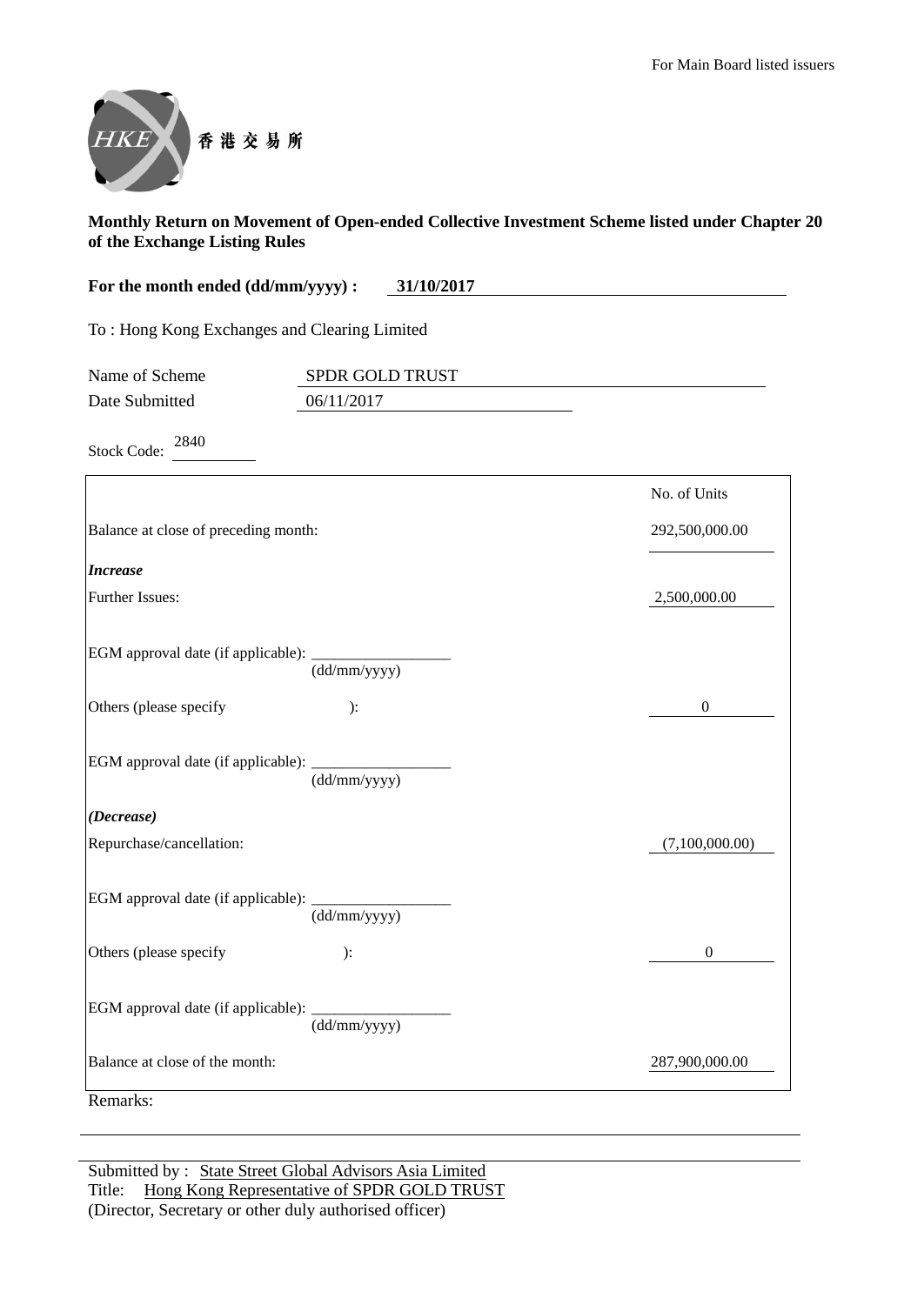

**For the month ended (dd/mm/yyyy) : 30/09/2017**

To : Hong Kong Exchanges and Clearing Limited

| Name of Scheme | <b>SPDR GOLD TRUST</b> |  |
|----------------|------------------------|--|
| Date Submitted | 09/10/2017             |  |

Stock Code: <sup>2840</sup>

|                                             |                                  | No. of Units     |
|---------------------------------------------|----------------------------------|------------------|
| Balance at close of preceding month:        |                                  | 276,100,000.00   |
| <b>Increase</b>                             |                                  |                  |
| <b>Further Issues:</b>                      |                                  | 18,200,000.00    |
| EGM approval date (if applicable): ________ | $\overline{\text{(dd/mm/yyyy)}}$ |                  |
| Others (please specify                      | ):                               | $\boldsymbol{0}$ |
|                                             | $\overline{\text{(dd/mm/yyyy)}}$ |                  |
| (Decrease)                                  |                                  |                  |
| Repurchase/cancellation:                    |                                  | (1,800,000.00)   |
|                                             | (dd/mm/yyyy)                     |                  |
| Others (please specify                      | ):                               | $\mathbf{0}$     |
| EGM approval date (if applicable): _______  | (dd/mm/yyyy)                     |                  |
| Balance at close of the month:              |                                  | 292,500,000.00   |
| Remarks:                                    |                                  |                  |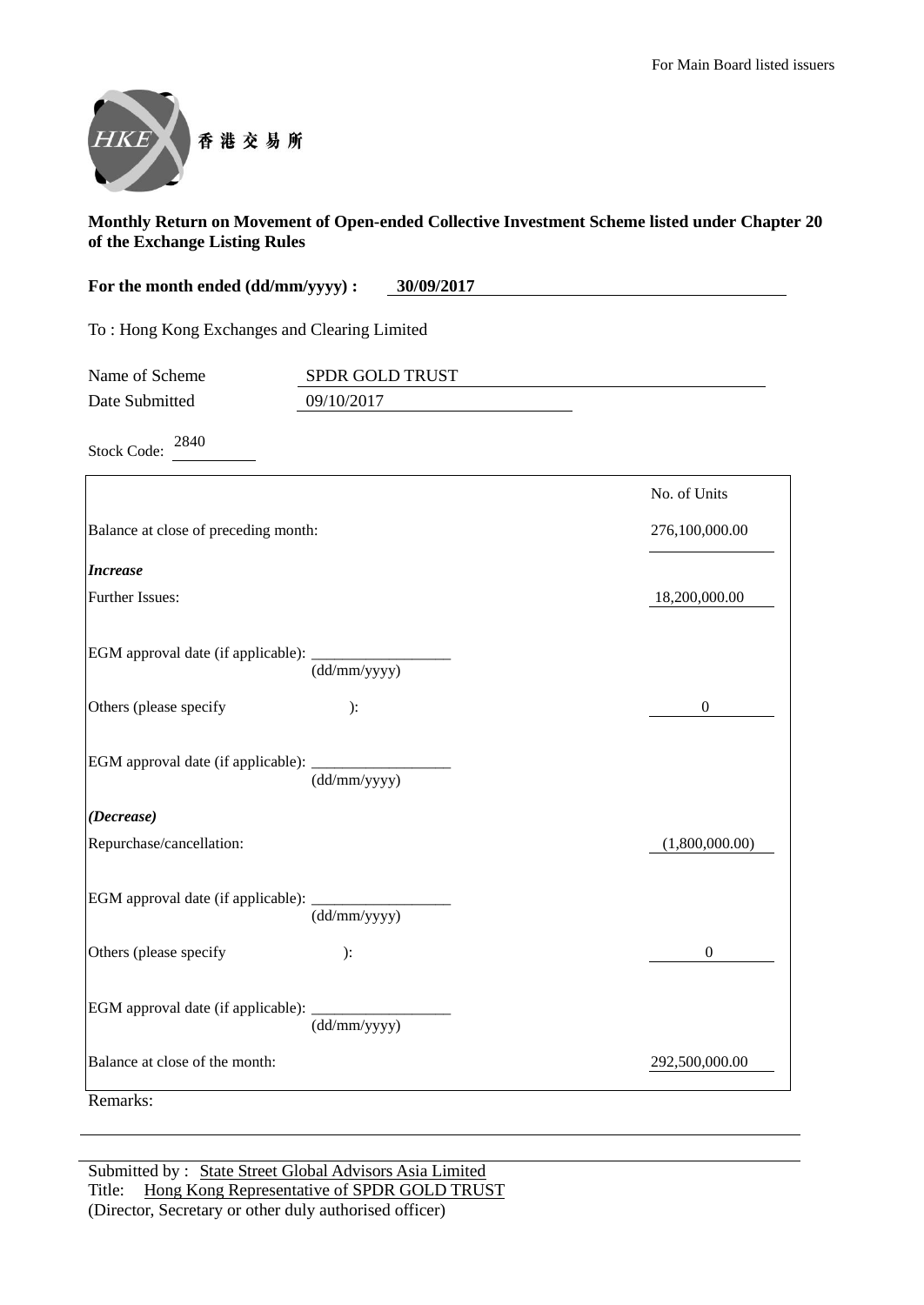

**For the month ended (dd/mm/yyyy) : 31/08/2017**

To : Hong Kong Exchanges and Clearing Limited

| Name of Scheme | <b>SPDR GOLD TRUST</b> |  |
|----------------|------------------------|--|
| Date Submitted | 06/09/2017             |  |

Stock Code: <sup>2840</sup>

|                                             |                                  | No. of Units   |
|---------------------------------------------|----------------------------------|----------------|
| Balance at close of preceding month:        |                                  | 267,700,000.00 |
| <b>Increase</b>                             |                                  |                |
| <b>Further Issues:</b>                      |                                  | 10,400,000.00  |
| EGM approval date (if applicable): ________ | $\overline{\text{(dd/mm/yyyy)}}$ |                |
| Others (please specify                      | ):                               | $\overline{0}$ |
|                                             | $\overline{\text{(dd/mm/yyyy)}}$ |                |
| (Decrease)                                  |                                  |                |
| Repurchase/cancellation:                    |                                  | (2,000,000.00) |
|                                             | (dd/mm/yyyy)                     |                |
| Others (please specify                      | ):                               | $\mathbf{0}$   |
| EGM approval date (if applicable): _______  | (dd/mm/yyyy)                     |                |
| Balance at close of the month:              |                                  | 276,100,000.00 |
| Remarks:                                    |                                  |                |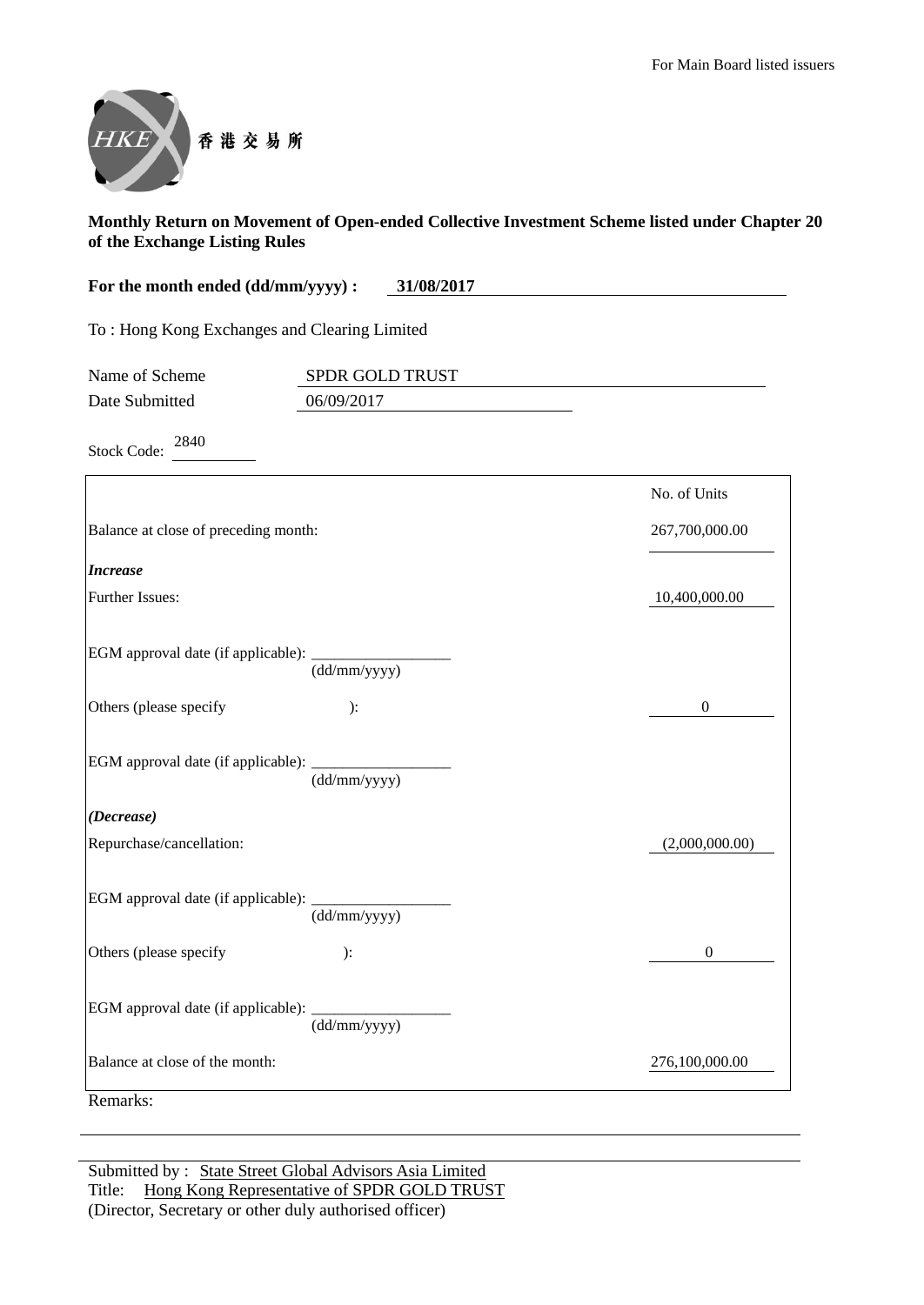

| For the month ended (dd/mm/yyyy) :           | 31/07/2017             |
|----------------------------------------------|------------------------|
| To: Hong Kong Exchanges and Clearing Limited |                        |
| Name of Scheme                               | <b>SPDR GOLD TRUST</b> |
| Date Submitted                               | 04/08/2017             |
| 2840<br><b>Stock Code:</b>                   |                        |

|                                                   |                                  | No. of Units     |
|---------------------------------------------------|----------------------------------|------------------|
| Balance at close of preceding month:              |                                  | 288,100,000.00   |
| <b>Increase</b>                                   |                                  |                  |
| <b>Further Issues:</b>                            |                                  |                  |
| EGM approval date (if applicable): ______________ | $\overline{(dd/mm/yyyy)}$        |                  |
| Others (please specify                            | ):                               | $\boldsymbol{0}$ |
| EGM approval date (if applicable): __________     | $\overline{(dd/mm/yyyy)}$        |                  |
| (Decrease)                                        |                                  |                  |
| Repurchase/cancellation:                          |                                  | (20,400,000.00)  |
| EGM approval date (if applicable): ___________    | $\overline{\text{(dd/mm/yyyy)}}$ |                  |
| Others (please specify                            | ):                               | $\mathbf{0}$     |
|                                                   | (dd/mm/yyyy)                     |                  |
|                                                   |                                  |                  |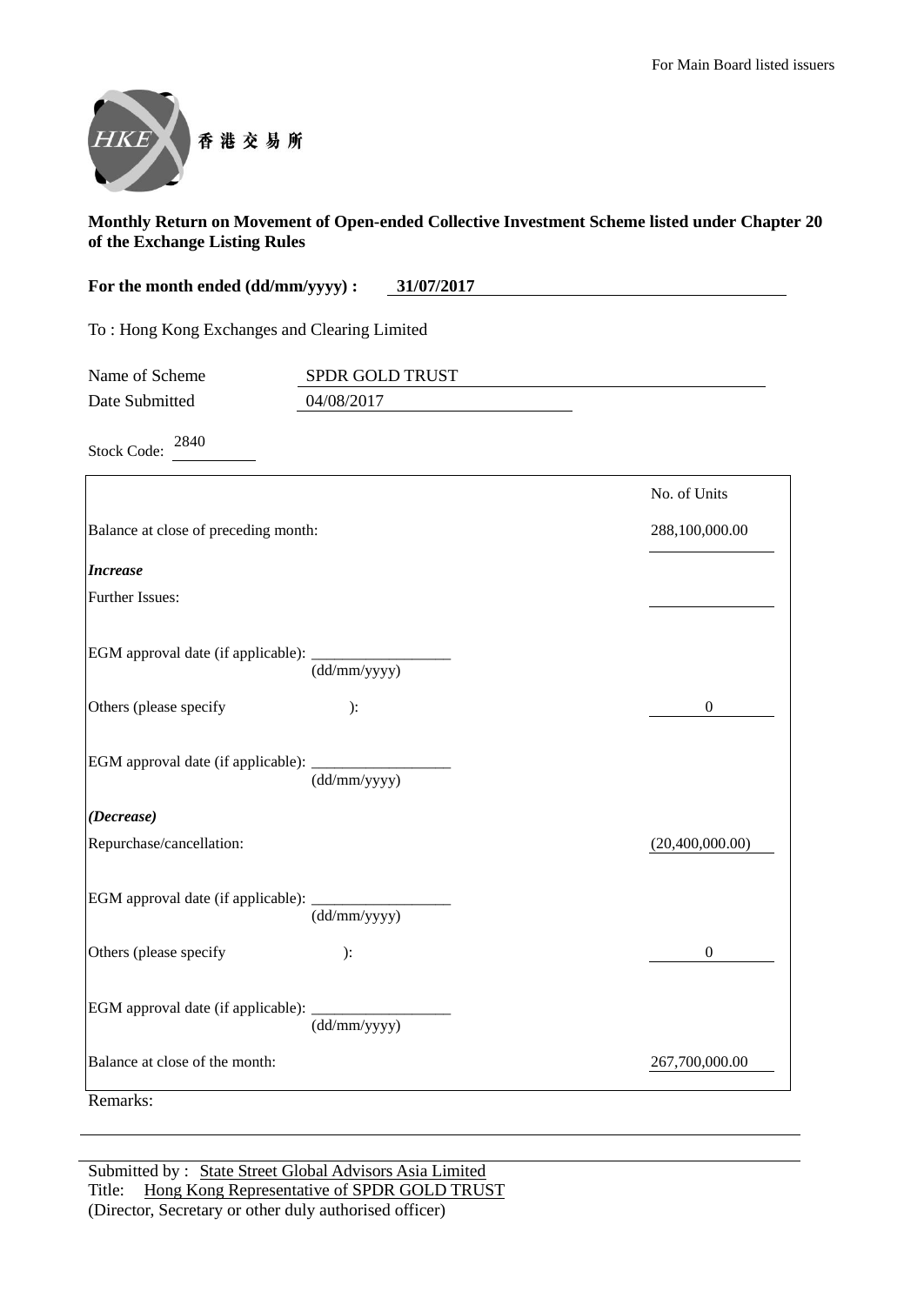

**For the month ended (dd/mm/yyyy) : 30/06/2017** To : Hong Kong Exchanges and Clearing Limited

| Name of Scheme | <b>SPDR GOLD TRUST</b> |
|----------------|------------------------|
| Date Submitted | 06/07/2017             |

Stock Code: <sup>2840</sup>

|                                             |                                  | No. of Units   |
|---------------------------------------------|----------------------------------|----------------|
| Balance at close of preceding month:        |                                  | 286,300,000.00 |
| <b>Increase</b>                             |                                  |                |
| <b>Further Issues:</b>                      |                                  |                |
| EGM approval date (if applicable): ________ | $\overline{\text{(dd/mm/yyyy)}}$ |                |
| Others (please specify                      | ):                               | 7,700,000.00   |
|                                             | (dd/mm/yyyy)                     |                |
| (Decrease)                                  |                                  |                |
| Repurchase/cancellation:                    |                                  | (5,900,000.00) |
|                                             | (dd/mm/yyyy)                     |                |
| Others (please specify                      | ):                               | $\mathbf{0}$   |
| EGM approval date (if applicable): ________ | (dd/mm/yyyy)                     |                |
| Balance at close of the month:              |                                  | 288,100,000.00 |
| Remarks:                                    |                                  |                |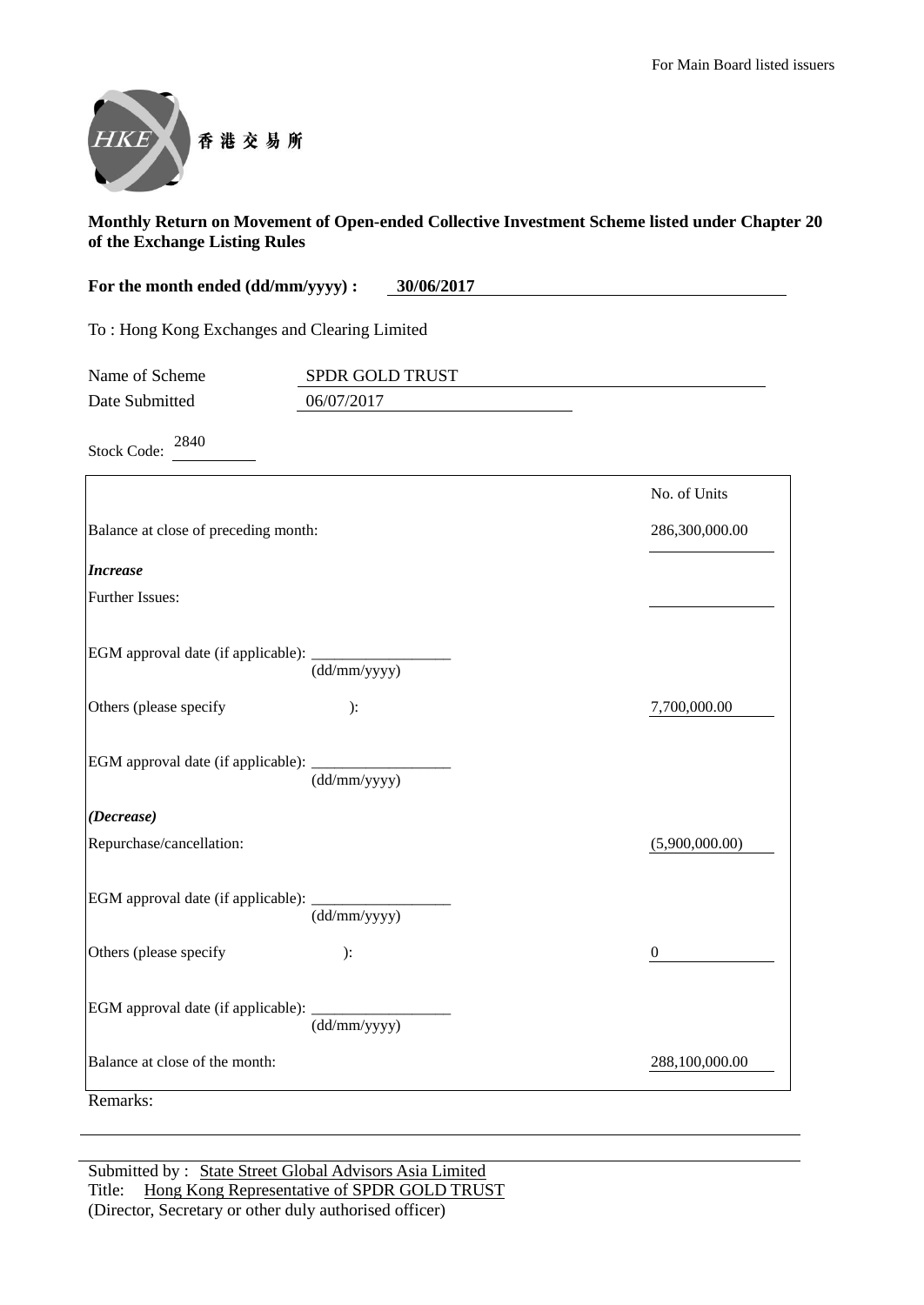

**For the month ended (dd/mm/yyyy) : 31/05/2017** To : Hong Kong Exchanges and Clearing Limited Name of Scheme SPDR GOLD TRUST Date Submitted 06/06/2017

Stock Code: <sup>2840</sup>

| Balance at close of preceding month: |                                                                                                                                                                                                        |
|--------------------------------------|--------------------------------------------------------------------------------------------------------------------------------------------------------------------------------------------------------|
|                                      | 288,200,000.00                                                                                                                                                                                         |
|                                      |                                                                                                                                                                                                        |
|                                      |                                                                                                                                                                                                        |
| (dd/mm/yyyy)                         |                                                                                                                                                                                                        |
| ):                                   | 600,000.00                                                                                                                                                                                             |
| (dd/mm/yyyy)                         |                                                                                                                                                                                                        |
|                                      |                                                                                                                                                                                                        |
|                                      | (2,500,000.00)                                                                                                                                                                                         |
| (dd/mm/yyyy)                         |                                                                                                                                                                                                        |
| ):                                   | $\theta$                                                                                                                                                                                               |
| (dd/mm/yyyy)                         |                                                                                                                                                                                                        |
|                                      | 286,300,000.00                                                                                                                                                                                         |
|                                      | EGM approval date (if applicable): ______________<br>EGM approval date (if applicable): _________<br>EGM approval date (if applicable): ________<br>EGM approval date (if applicable): _______________ |

Submitted by : State Street Global Advisors Asia Limited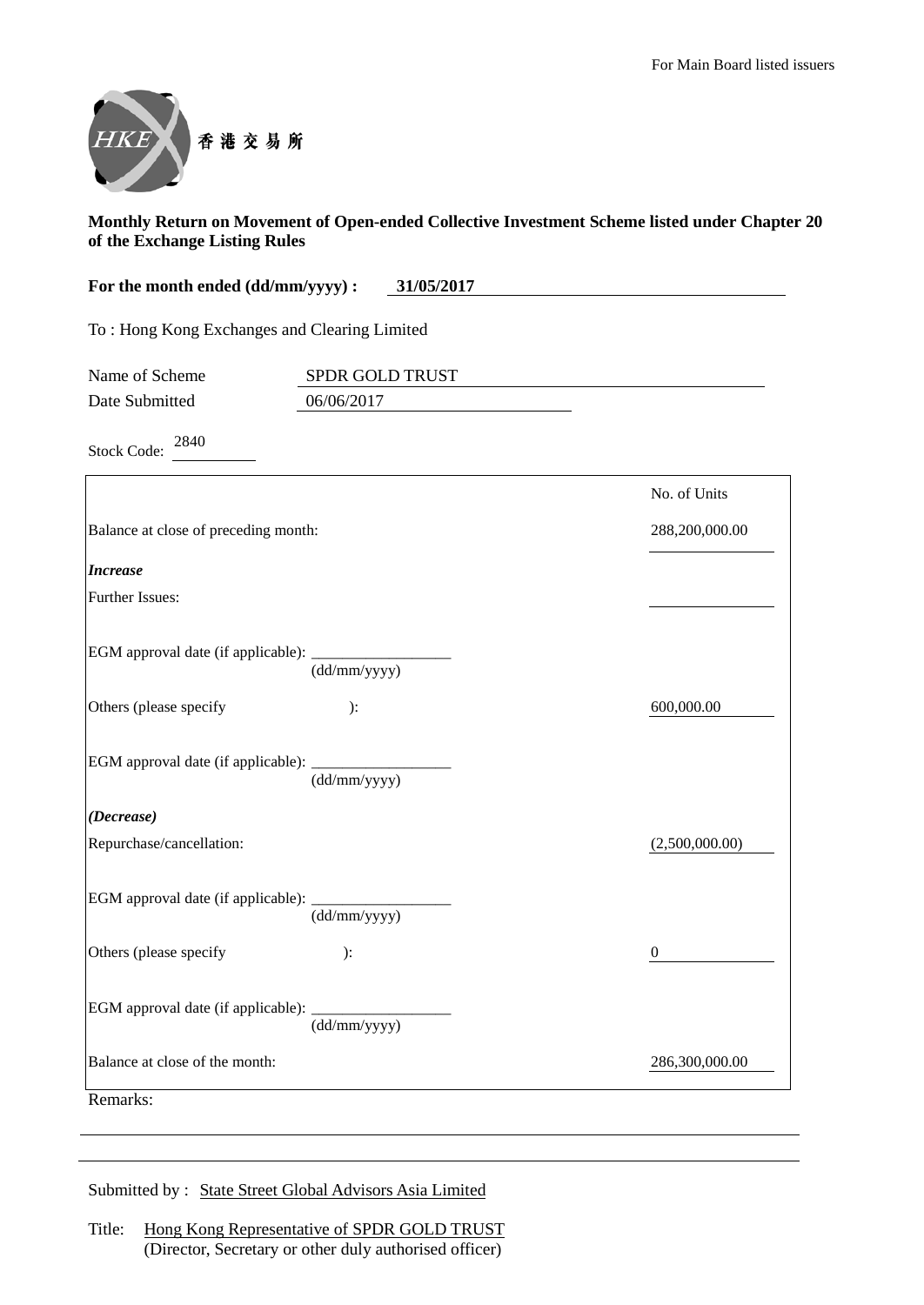

**For the month ended (dd/mm/yyyy) : 30/04/2017** To : Hong Kong Exchanges and Clearing Limited Name of Scheme SPDR GOLD TRUST

Stock Code: <sup>2840</sup>

Date Submitted 08/05/2017

|                                                                                   | No. of Units     |
|-----------------------------------------------------------------------------------|------------------|
| Balance at close of preceding month:                                              | 281,000,000.00   |
| <b>Increase</b>                                                                   |                  |
| <b>Further Issues:</b>                                                            |                  |
| EGM approval date (if applicable): ________<br>$\overline{\text{(dd/mm/yyyy)}}$   |                  |
| Others (please specify<br>):                                                      | 15,700,000.00    |
| EGM approval date (if applicable): _<br>(dd/mm/yyyy)                              |                  |
| (Decrease)                                                                        |                  |
| Repurchase/cancellation:                                                          | (8,500,000.00)   |
| EGM approval date (if applicable): __________<br>$\overline{\text{(dd/mm/yyyy)}}$ |                  |
| Others (please specify<br>):                                                      | $\boldsymbol{0}$ |
| (dd/mm/yyyy)                                                                      |                  |
| Balance at close of the month:                                                    | 288,200,000.00   |

Submitted by : State Street Global Advisors Asia Limited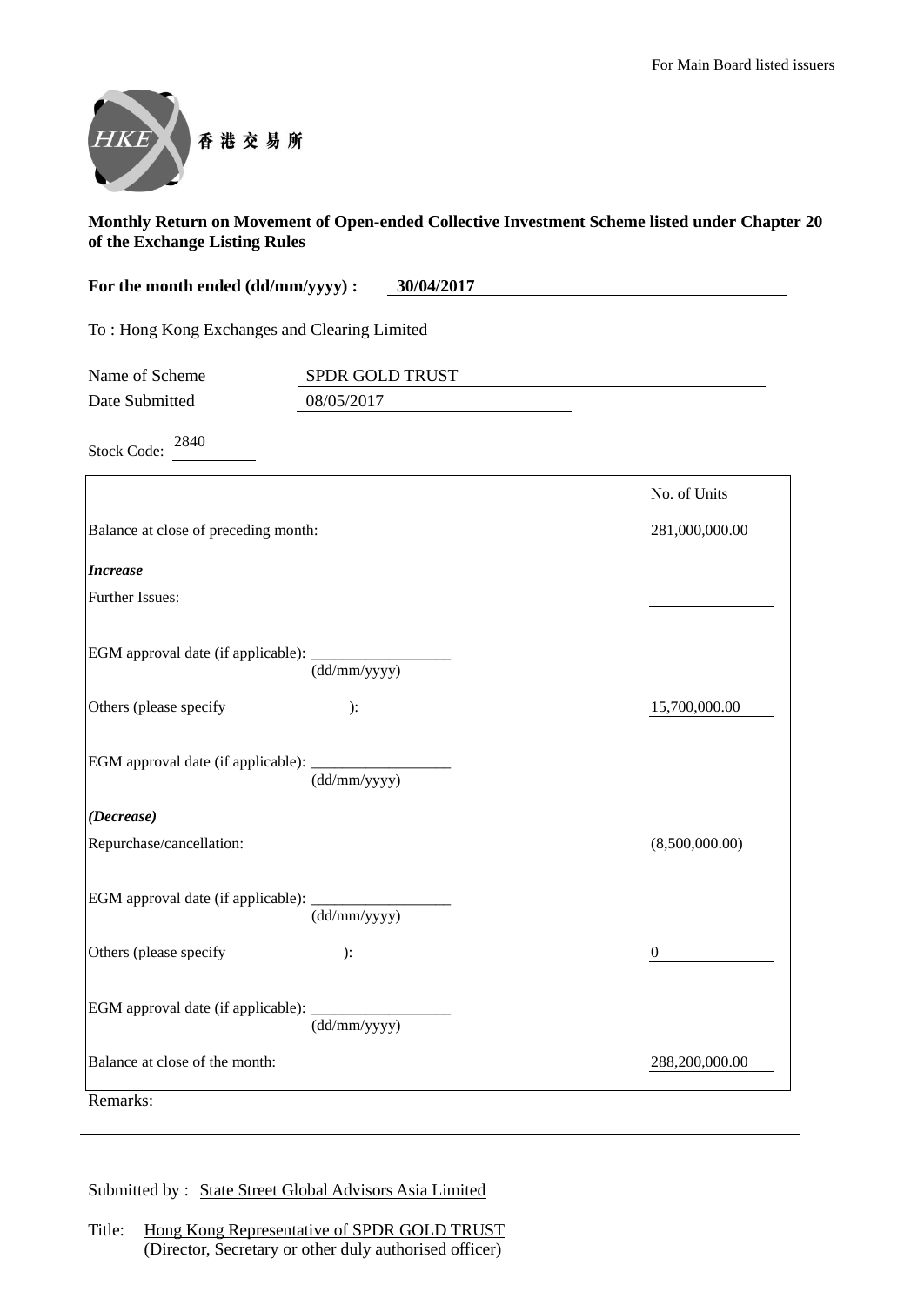

| For the month ended (dd/mm/yyyy) : | 31/03/2017 |
|------------------------------------|------------|
|                                    |            |

To : Hong Kong Exchanges and Clearing Limited

| Name of Scheme | <b>SPDR GOLD TRUST</b> |  |
|----------------|------------------------|--|
| Date Submitted | 07/04/2017             |  |

Stock Code: <sup>2840</sup>

|                                                  |                           | No. of Units     |
|--------------------------------------------------|---------------------------|------------------|
| Balance at close of preceding month:             |                           | 283,900,000.00   |
| <b>Increase</b>                                  |                           |                  |
| <b>Further Issues:</b>                           |                           |                  |
|                                                  | $\frac{1}{(dd/mm/yyyy)}$  |                  |
| Others (please specify                           | ):                        | 8,500,000.00     |
| EGM approval date (if applicable): $\frac{d}{d}$ |                           |                  |
| (Decrease)                                       |                           |                  |
| Repurchase/cancellation:                         |                           | (11,400,000.00)  |
| EGM approval date (if applicable): ____________  | $\overline{(dd/mm/yyyy)}$ |                  |
| Others (please specify                           | ):                        | $\boldsymbol{0}$ |
|                                                  | (dd/mm/yyyy)              |                  |
| Balance at close of the month:                   |                           | 281,000,000.00   |
| Remarks:                                         |                           |                  |

Submitted by : State Street Global Advisors Asia Limited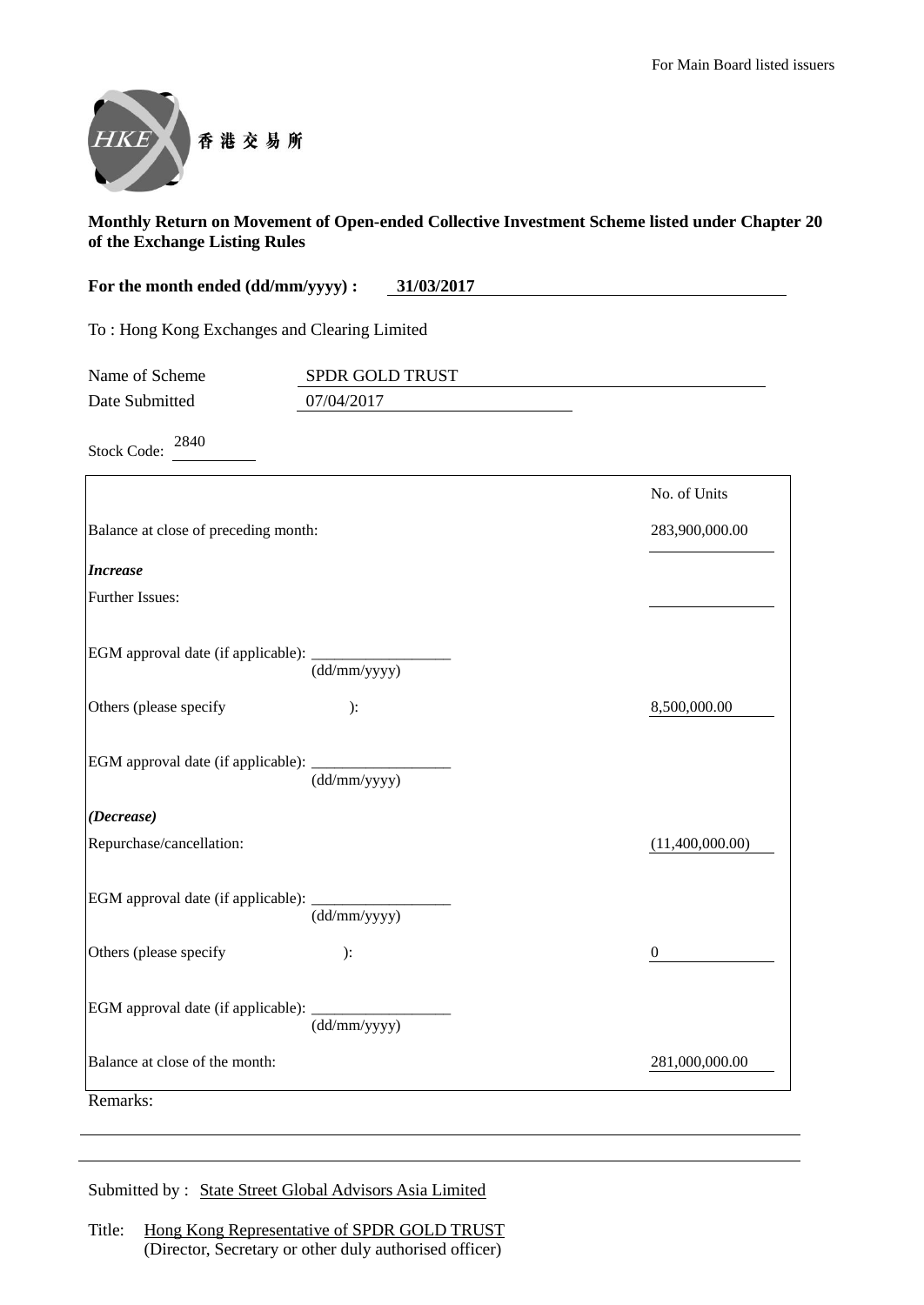

| For the month ended (dd/mm/yyyy) :           | 28/02/2017             |  |
|----------------------------------------------|------------------------|--|
| To: Hong Kong Exchanges and Clearing Limited |                        |  |
| Name of Scheme                               | <b>SPDR GOLD TRUST</b> |  |

Date Submitted 06/03/2017

Stock Code:  $2840$ 

|                                                   |                                            | No. of Units   |
|---------------------------------------------------|--------------------------------------------|----------------|
| Balance at close of preceding month:              |                                            | 269,600,000.00 |
| <b>Increase</b>                                   |                                            |                |
| <b>Further Issues:</b>                            |                                            |                |
| EGM approval date (if applicable): ______________ | $\frac{1}{(dd/mm/yyyy)}$                   |                |
| Others (please specify                            | ):                                         | 16,800,000.00  |
| EGM approval date (if applicable): __________     | $\frac{1}{\text{dd}/\text{mm}/\text{yyy}}$ |                |
| (Decrease)                                        |                                            |                |
| Repurchase/cancellation:                          |                                            | (2,500,000.00) |
| EGM approval date (if applicable): __________     | (dd/mm/yyyy)                               |                |
| Others (please specify                            | ):                                         | $\theta$       |
|                                                   | (dd/mm/yyyy)                               |                |
| Balance at close of the month:                    |                                            | 283,900,000.00 |
| Remarks:                                          |                                            |                |

Submitted by : State Street Global Advisors Asia Limited